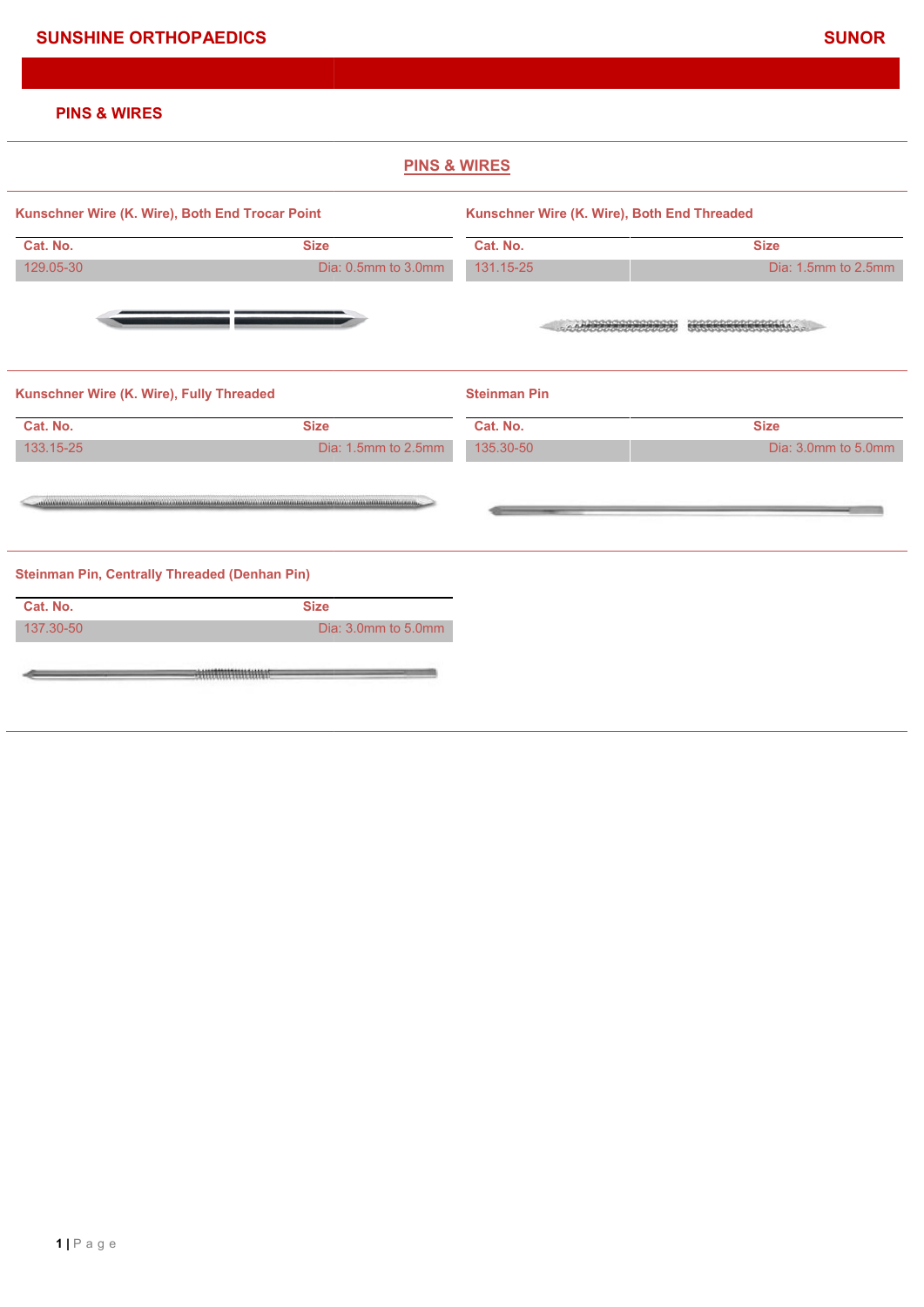### **PINS & WIRES**

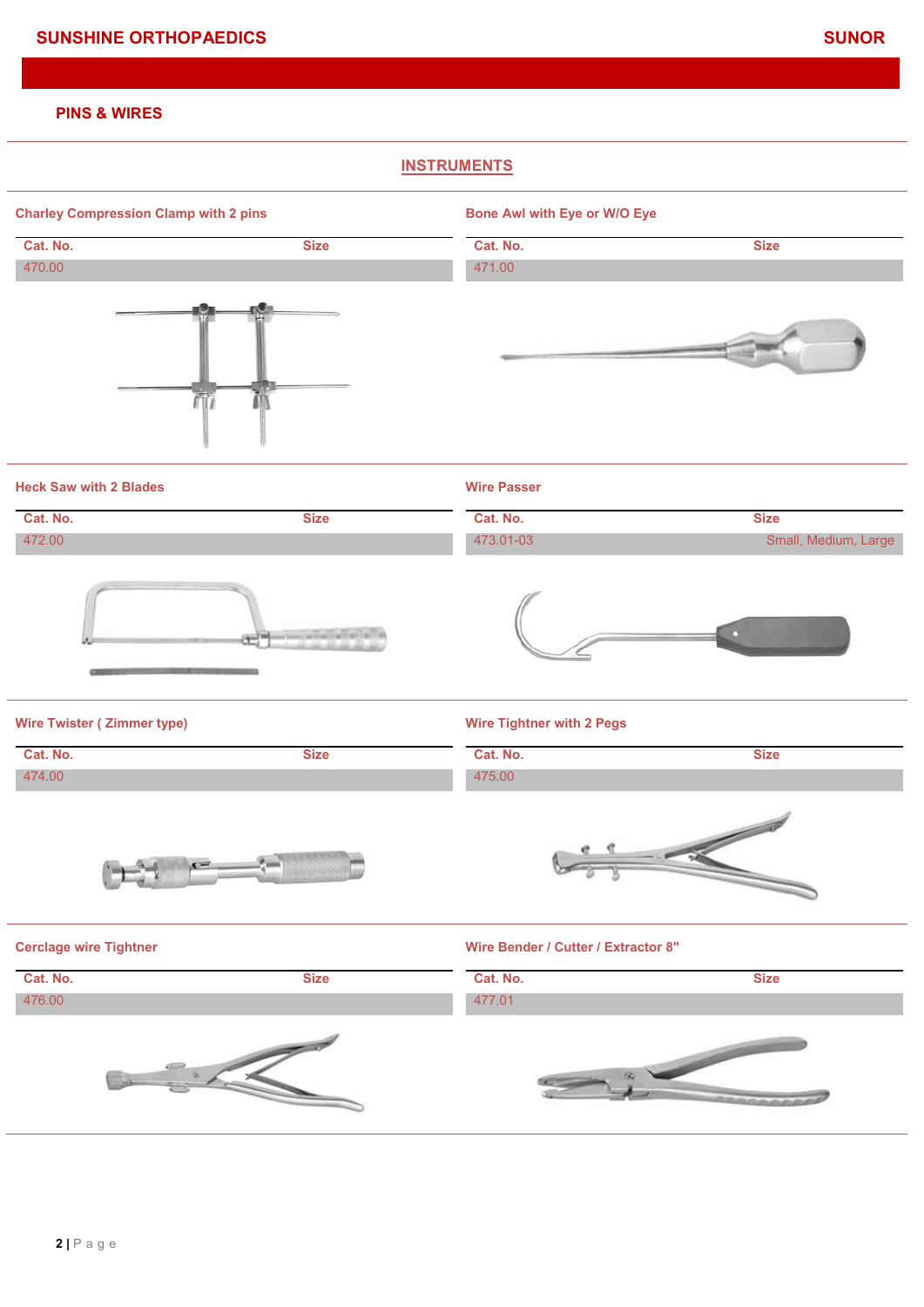# **SUNSHINE ORTHOPAEDICS SUNOR SUNSHINE**

#### **PINS & WIRES**



#### **Flat Nose Plier**

# **Cat. No. Size 477.04-01** 6" 477.04-02 8" 478.02

#### **Steinman Pin Introducer ( T-Handle) with S.S. Chuck**



**Bohler Steinman Pin Holder**

#### **Pin Cutter, Chrome Plated, Length 16", cutting capacity upto 5 mm**

| <b>Size</b>          | Cat. No.           | <b>Size</b>                                                       |  |
|----------------------|--------------------|-------------------------------------------------------------------|--|
|                      | 478.02             |                                                                   |  |
|                      |                    |                                                                   |  |
|                      |                    | Pin Cutter, Chrome Plated, Length 16", cutting capacity upto 5 mm |  |
| <b>Size</b>          | Cat. No.           | <b>Size</b>                                                       |  |
|                      | 480.00             |                                                                   |  |
|                      |                    |                                                                   |  |
|                      | K. Wire Introducer |                                                                   |  |
| <b>Size</b>          | Cat. No.           | <b>Size</b>                                                       |  |
| Small, Medium, Large | 482.00             |                                                                   |  |
|                      |                    |                                                                   |  |
|                      |                    | $6"$<br>8"<br>Small, Medium, Large                                |  |